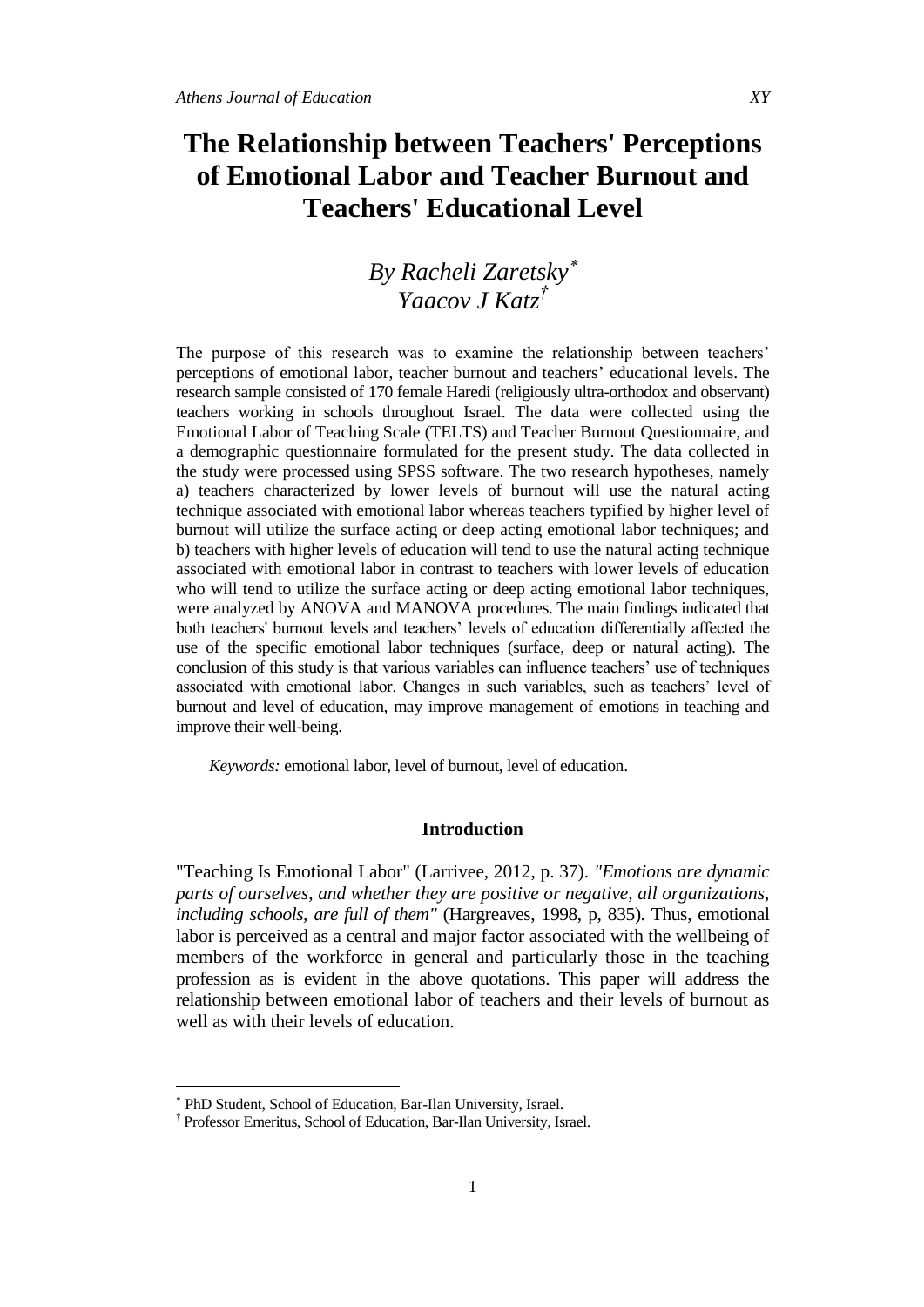*Vol. X, No. Y Zaretsky et al.: The Relationship between Teachers' Perceptions …*

## **Emotional Labor**

### **Feeling Rules**

According to the Meriam-Webster dictionary (2017), emotion is: "*A conscious mental reaction (as anger or fear) subjectively experienced as a strong feeling usually directed toward a specific object and typically accompanied by physiological and behavioral changes in the body".* The expression of feelings has many diverse social functions: it is related to gathering of information, influences social interactions and shapes interpersonal relationships with others (Wong et al., 2013). This relationship, between emotion and the social context, creates *feeling rules* (Hochschild, 1983; Hochschild, 2012) which can be described as norms that relate to the way a culture perceives the suitability or appropriateness of ways to express emotions in specific social interactions, including the degree and intensity of which expressions are expressed (Ekman & Friesen, 1975; Matsumoto & Hwang, 2013). Feeling rules differ from society to society and from culture to culture (Matsumoto & Hwang, 2013). They change according to the specific context (Moran, Diefendorff, & Greguras, 2013) and in accordance with the changes or transformations that take place (Brennan, 2006). Moreover, the reminders and the sanctions change from group to group and from situation to situation (Hochschild, 1983; 2012). Nevertheless, there are those who assert that even in the same given social context, and at the same point in time, feeling rules are dependent upon the expression of feelings or emotions, in terms of the subjective interpretation that everyone perceives in a specific situation (Ginat, 2011).

## **Emotional Regulation**

Feeling rules require the individual, in many daily situations of his or her life, to try to hide certain emotions or feelings that are not congruent with his or her true or real feelings. This is done to minimize the discrepancy or gap that exists between the authentic feeling (What I am feeling) and the ideal feeling (What I am supposed to feel) as described by Hochschild (1983; 2012). This process of presentation or repression of emotion, via facial expressions, bodily gestures and or verbal expressions, which are fashioned to match the situation and the context, is termed "emotional regulation" in the research literature (see Hochschild, 1983; Gross, 1998; Grandey, 2000).

It is possible to identify two kinds of strategies for emotional regulation: a) an adaptive strategy, which includes re-examination or evaluation of the situation, problem solving or acceptance of the emotions, and b) a non-adaptive strategy, which is expressed through conscious repression of the emotion due to the desire to minimize negative tensions. It has been found that the use of adaptive strategies is related to lower levels of anxiety and depression, while the use of non-adaptive strategies care related to higher levels of these phenomena (Subic-Wrana et al., 2014). Different situations dictate the use of differential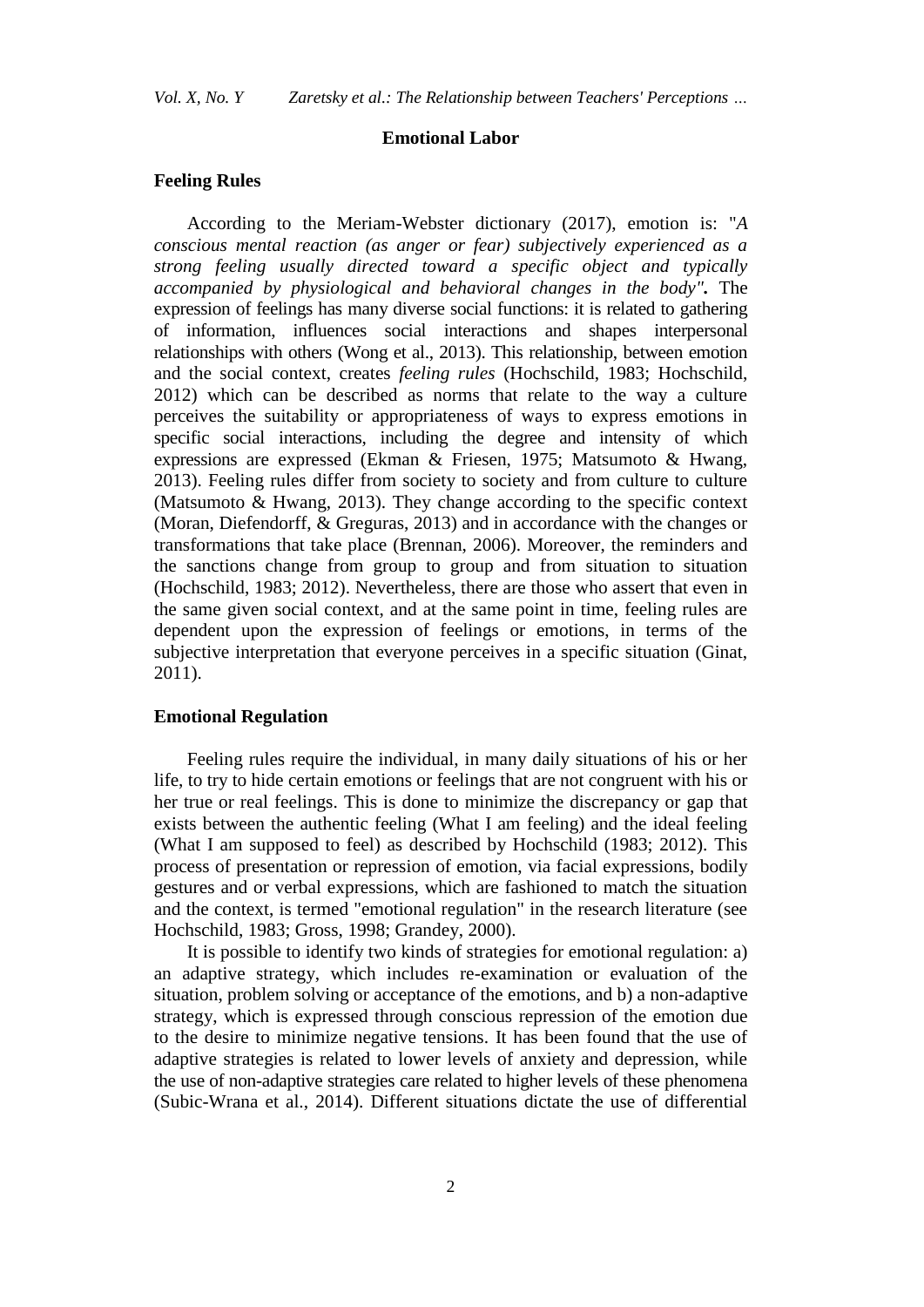strategies for the regulation of emotion, since the rules for emotional expression change from context to context.

# **Emotional Labor**

In the context of organizational and business employment, emotional regulation is defined as emotional labor. This concept was first introduced in 1983 by the sociologist, Arlie Hochschild (1983) in her groundbreaking volume, and was defined by her as emotional regulation that functions to the norms of the area of business/profession/vocation or of the organization. In this volume the consequences of emotional regulation in the work place in the service sector were examined vis-à-vis the organizational level as well as on the psychological level of the individual worker (Grandey, 2015).

# **Techniques Associated with Emotional Labor**

Emotional labor is dependent upon active techniques for change or for the creation and matching of the feelings or emotions that are expressed in the context of paid work. Hochschild (1983; 2012) identified two central techniques of emotional labor through which workers in fields that combine work with customers accept the rules that relate to the demonstration of emotions that are dictated to them by the organization employing them: (a) "surface acting" – the expression of an ideal emotion that is not in line with the authentic emotion and (b) "deep acting" – transformation of the ideal emotion into an authentic emotion with the goal of "toeing the line" concerning expression of emotions that is demanded by the organization. After a decade, a third technique was identified by Ashforth & Humphrey (1993), "natural acting". This is the expression of genuine emotion. Here the individual spontaneously demonstrates authentic emotion which matches or suits the ideal emotion, without the need to perform any manipulation on the emotions.

#### **Emotional Labor in Teaching**

#### **Emotional Labor in Teaching: State of the research**

Teaching serves as one of the many professions that has been researched in the context of emotional labor. In fact, it is one of the most studied (Tsang, 2014). Over the years, many studies have examined a variety of aspects connected to emotional labor in teaching, including many recent studies (see Hagenauer & Volet, 2014; Levine Brown et al., 2014; Ching-Sheue, 2015; Sahin, 2015) and meta-analyses (for example, Tsang, 2014; Ye & Chen, 2015). This is in light of the strengthening, over the last few decades, of the perception that the profession of teaching belongs to the service sector, which perceives the system of relations between teachers and students as relations between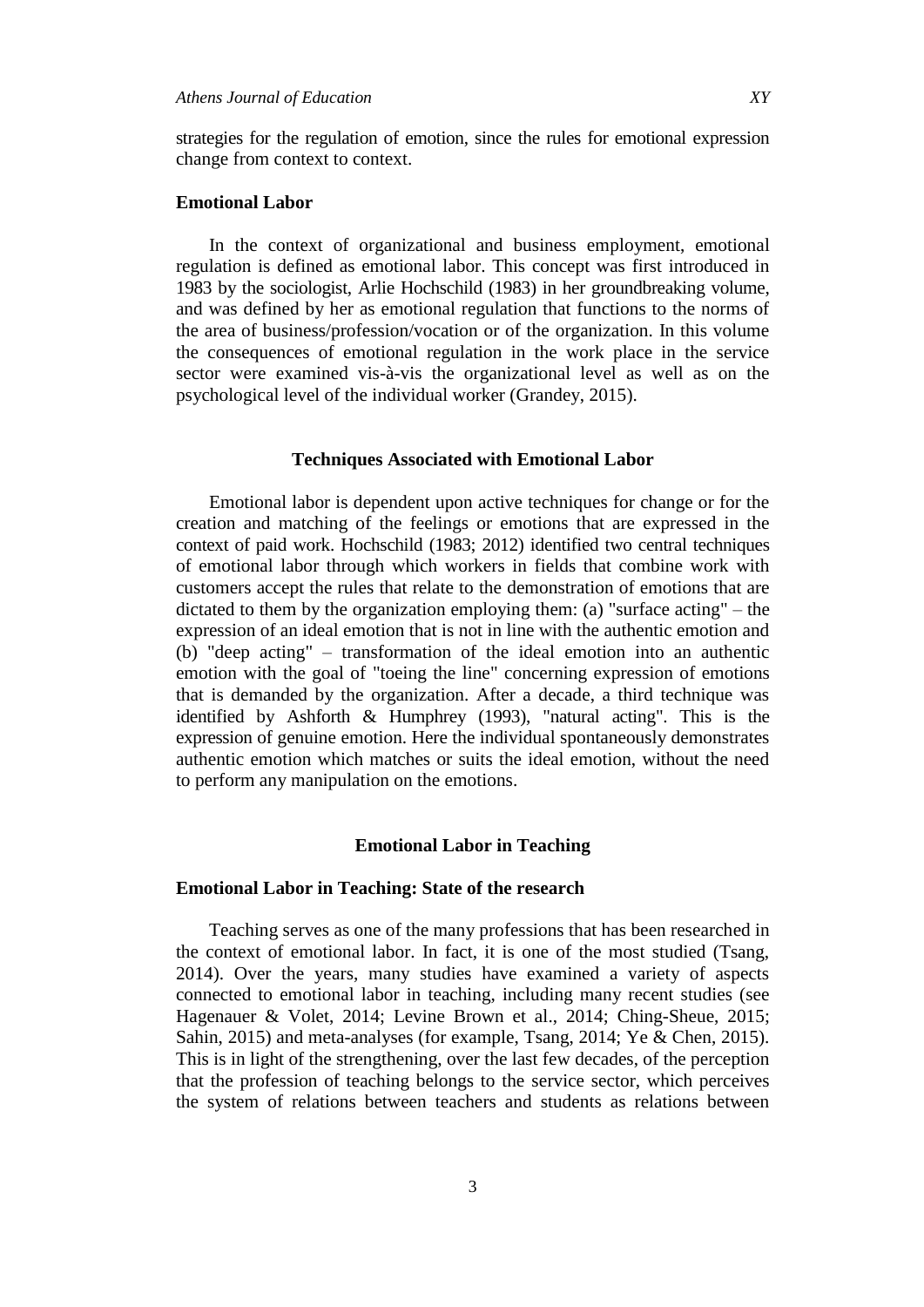service-providers and customers (Oplatka, 2011; Iltaf & Gulzar, 2013) and views the teacher as a figure whose role is to create an emotional change in the attitudes of students toward studying, learning and education (Basim, Begenirbaş, & Yalçin, 2013).

The study of emotional labor among teachers is found throughout the world and includes studies that were undertaken in many and different countries. Pfister (2015), who surveyed the academic literature that deals with emotional labor in the context of schools, found that these studies concentrated on countries in North America, Europe, Asia and Australia, while she did not find research that was undertaken in Africa or South America. She notes that only one study was undertaken in Israel in 2007 (see Pfister, 2015, pp. 32-35 for a table that presents the studies according to country).

The study of emotional labor among teachers and the research on its impact and consequences on their psychological and emotional welfare and well-being is one of the topics that has been well-researched in the field of emotional labor (Tsang, 2014). There are several reasons for this, which include: (1) emotional labor influences the efficiency and efficacy of the pedagogical-educational work of the teachers (Roberts, 2011; Sutton, 2004); (2) emotional labor influences the self-image of the teachers since, for them, the classroom becomes their main source of self-esteem, satisfaction and vulnerability (Roberts, 2011). Nevertheless, it has been found that the study of emotional labor in the teaching profession has a unique character, which differentiates it from the other service professions.

According to Larrivee (2012, p. 37) "teaching is emotional labor". To begin with, interaction with students is usually much longer, continuous and more powerful than interaction with clients in different service industries. Secondly, the frequency and degree of problematic behaviors (beginning with chatting during lessons and not paying attention through rude comments, verbal and physical violence and absences) to which teachers are exposed in schools are significantly higher than in other professions. This does not only disrupt the process of teaching, it also appears to be one of the central factors contributing to emotional exhaustion. This is because it is difficult to for teachers control feelings of frustration, anger and other negative emotional expressions when students continually to ignore their instructions or behave in ways that disrupt the class (Wróbel, 2013).

Hagenauer & Volet (2014) point to two main reasons for the high interest in studying emotional labor in the field of teaching. (1) It was found that teachers experience a wide range of emotions, including positive emotions (such as pleasure, pride and satisfaction) and negative ones (such as anxiety, frustration, anger, sadness and embarrassment) and that these emotional experiences influence the well-being of the teachers, their satisfaction from the profession of teaching and the degree of danger or risk of them becoming burnt-out and leaving the profession. (2) It was found that the emotions of the teachers or the character of their emotional relationships with their students have an influence of the character of their teaching. As a result, they impact the quality of the product of teaching.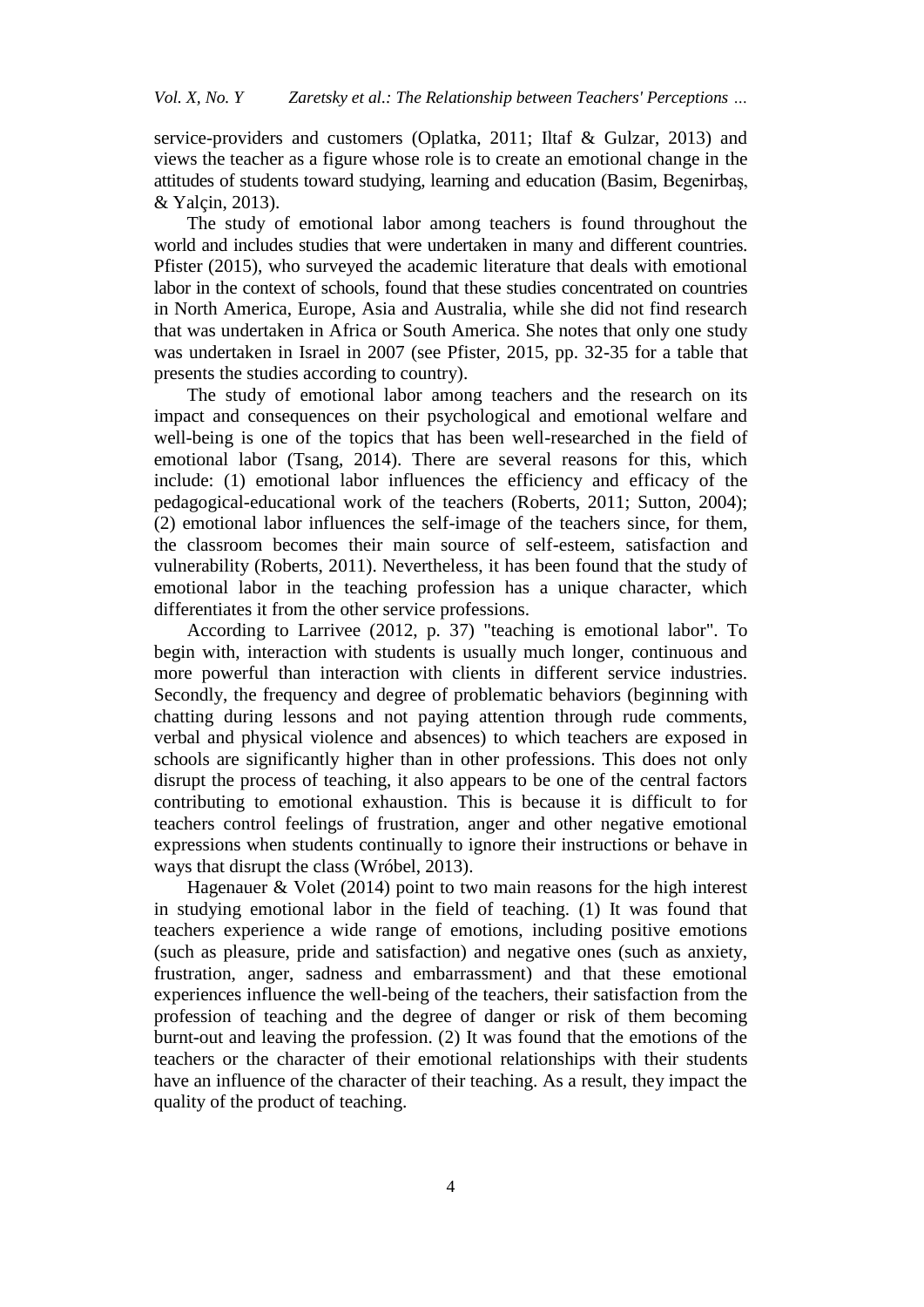However, as opposed to business organizations, the consequences of emotional labor in teaching are not limited to the organization or solely to the worker: there are far-reaching consequences for society, that impact different circles including the community, the country and even the world and, so it seems, the future generation as well. As a result, the study of emotional labor in the field of teaching in schools is not only theoretical. Its great importance is derived from the need to prevent negative influences on the educational system and on entire society (Sun, 2013). Moreover, the reality in Israel, like in other countries, positions the teachers as service providers, the students (and the parents) as clients or customers, and the school administration, the supervisor, the school board and the Ministry of Education as directors and employers (Oplatka, 2009; Ginat, 2011).

This phenomenon is even more conspicuous due to the policy of opening areas of registration of schools and the creation of inter-school competitions in cities. As a result, new feeling rules have been created that are expressly designed to keep students in school. According to these rules, it is expected that the teacher, among others, will avoid expressing emotions that are judged to be overly negative toward students, for fear that the latter will leave the school (Oplatka, 2011). As a result, we can summarize that the management of emotions is an inseparable part of role requirements in the teaching profession (Levine Brown, 2011).

# **Emotional Labor Techniques used by Teachers**

As mentioned above, the emotional labor of teachers deals with the emotions that arise from their professional work with their students, their superiors, their head-teachers, their supervisors and Ministry of Education officials. The current research focuses on one front of the emotional labor of the teacher, that related to their relationship with their students. Results of research studies have indicated the existence of unique behaviors in the field of teaching, in the context of each one of the techniques of emotional labor. For example, Levine Brown (2011) has detailed the following behaviors in a comprehensive research study:

- a. Surface acting: the teacher makes an effort to conceal from the students emotions that are considered to be undesirable: "In my work with students, I act differently from the way that I actually feel"; "Even when I am angry or worried, I cause people in my environment to think that my mood is good"; "In order to do my job, I pretend that I actually feel the emotions that people expect me to express/demonstrate".
- b. Deep acting: the teacher makes an effort to authentically feel the emotions expected from himself or herself and to demonstrate them to the students: "I make an effort to really feel the emotions that I am expected to demonstrate at work"; "I really try to feel the emotions that they expect from me"; "I work hard in order to feel the emotions that are expected from me to demonstrate at work".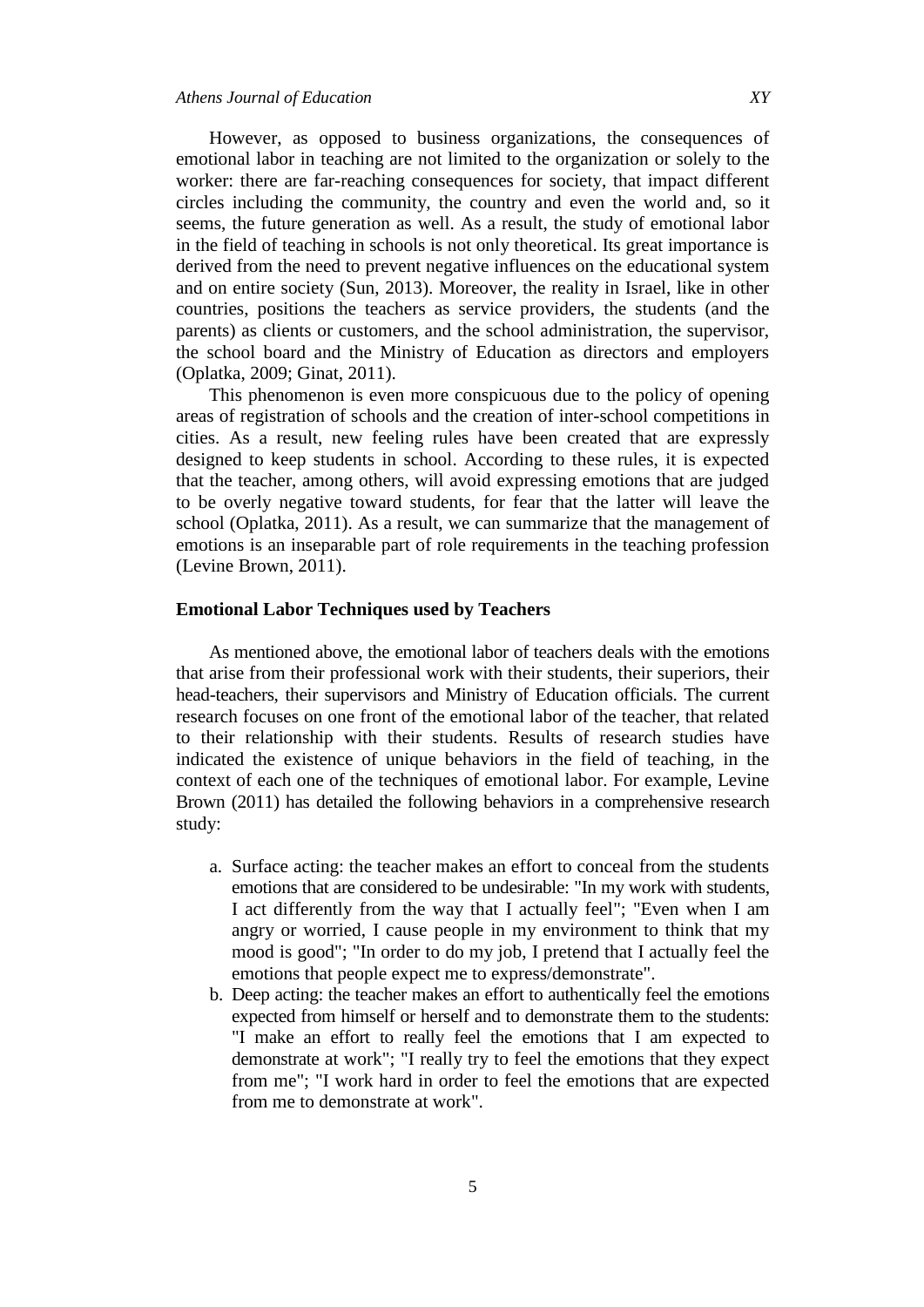c. Natural acting: the teacher manages her or his emotions in accordance with her or his authentic feelings, and this is what she or he demonstrates to her or his students in the most natural manner, without the need "to put on a show". "The emotions that I show my students match my real feelings"; "The emotions that I show my students come to me naturally".

# **Burnout**

#### **Burnout: Definition and State of the Research**

Burnout is a term used in many fields in the social sciences and in administration sciences. Herbert Freudenberg (1974) during his work as a psychiatrist, examined the gradual process of "the emptying out of emotions" and the loss of motivation and obligation to the job, which is accompanied by a variety of psychological and physical symptoms which develop as a response to interpersonal stress factors at work. He defined burnout as a state of physical, emotional and psychological weariness or tiredness, with symptoms that include a decrease in the level of achievement, de-personalization and a decrease in the level of interest in work. Freudenberg represents the pioneers dealing with this concept, who began studying the phenomenon in the mid-1970s in the United States. The main contribution made by Freudenberg and his counterparts was that of naming, describing and presenting the insight about this phenomenon, which turned out to be quite common. His conclusions were based on the results of various qualitative studies that included personal interviews of workers in different vocations in which they provided services to individuals who needed them. These studies focused on the phenomenon of burnout among the service providers (Maslach, Schaufeli, & Leiter, 2001).

#### **Burnout in Teaching**

The teaching profession is thought of as being one of the professions most characterized by burnout. The research on this topic began in the early (Gavish & Friedman, 2010) and has continued to this day. Research findings have shown that the main reason for burnout of teachers is related to personal characteristics of teachers. It appears that there are several personality characteristics that can increase the danger or risk of burnout. Among these characteristics, one finds the tendency for neuroticism, such as anxiety, lack of security or nervousness, the tendency toward passivity, introversion, worry about what others are thinking, obsessive thoughts about mistakes that were made in one's teaching, self-criticism and a low threshold for frustration (Larrivee, 2012). Another personal characteristic that was found to predict the risk of burnout among teachers is little experience in the field of teaching (Larrivee, 2012).

There are far-reaching consequences of burnout on teachers, from a decrease in the level of their job efficiency in the school to their leaving the profession.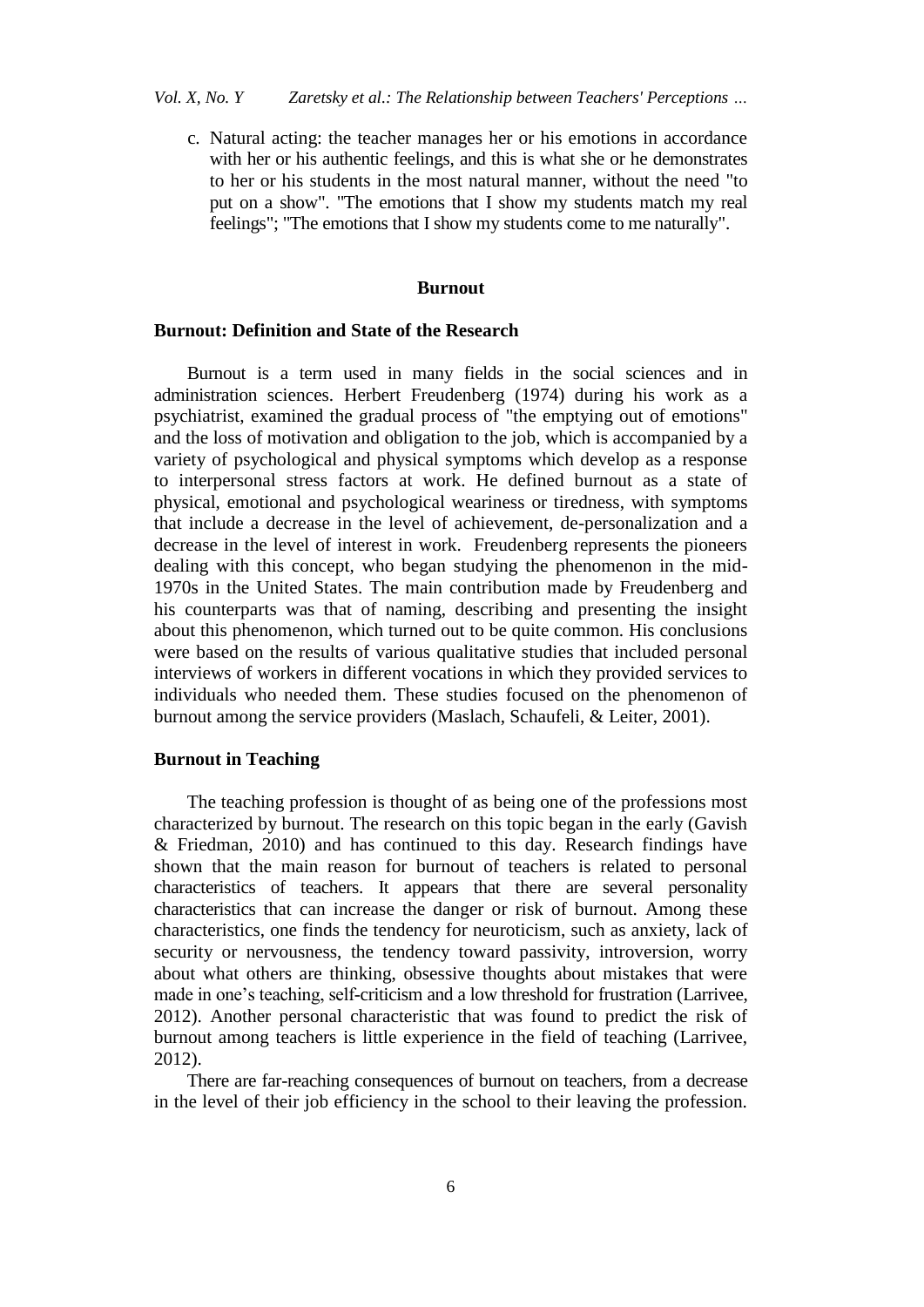Nevertheless, these consequences do not end on the personal level of the teachers, because they also influence wider circles. It has been found, among other things, that teacher burnout has a significant impact on the students, beginning with the negative influence on their achievement and behavior through negative impacts of them dropping out from school (see, for example, Dworkin, 1987; LeCompte & Dworkin, 1991). It has also been found that teacher burnout has a negative influence on the educational system on the national level, even to the point of posing a real threat to its stability (see, for example, Farber, 1991). Among the negative outcomes resulting in the high percentage of attrition from the teaching profession, we can identify a decrease in the quality of teachers and employment of inexperienced or unsuitable teachers, a phenomenon that creates instability in schools and impacts, in a dramatic way, the ability to plan and administer the educational system (Sperling, 2015).

# **Burnout of Teachers and Emotional Labor in Teaching**

Results of numerous studies have shown the relationship between burnout and emotional labor in certain professions and vocations. For example, studies undertaken with nurses in hospitals (Celic et al, 2010) and with hotel hospitality workers (Shani, Uriely, Reichel, & Ginsburg, 2014) indicated the existence of significant correlations between the two variables. However, no significant differences were found between emotional labor and burnout in other professions and vocations, such as in the field of care-giving, administration, office work and physical work (Brotheridge & Grandey, 2002). In the field of teaching, on the other hand, only a few researchers have studied the relationship between emotional labor and burnout. Levine Brown (2011), who reviewed the literature that deals with this relationship among teachers, found that until the time of publication of her study, there had been very few quantitative studies on the topic (Brotheridge & Grandey, 2002; Näring, Vlerick, & van de Ven, 2012) and they all used extremely small samples (less than 40 research participants). In fact, she was the first researcher to examine this question with quantitative tools and with large samples.

Levine Brown (2011) asserts that due to the daily and dynamic interaction between teachers and their students, researchers found that teachers experienced an increase in their use of emotional labor. This increased use of emotional labor could conceivably create burnout, which includes symptoms of emotional exhaustion and exaggerated use of punishment in the classroom to achieve discipline (Näring, Canisius, & Brouwers, 2011). Moreover, Levine Brown assumes that, based on the studies she reviewed, it would be logical to assert that it is possible that teacher burnout is derived from the fact that teachers are unaware that their emotional labor is an inherent part of their work. This assumption receives support from the conclusions of Diefendorff & Gosserand (2003), who noted that by informing teachers about this phenomenon, and by training them in rules related to the demonstration of emotions and emotional labor, their levels of emotional labor and burnout can be moderated.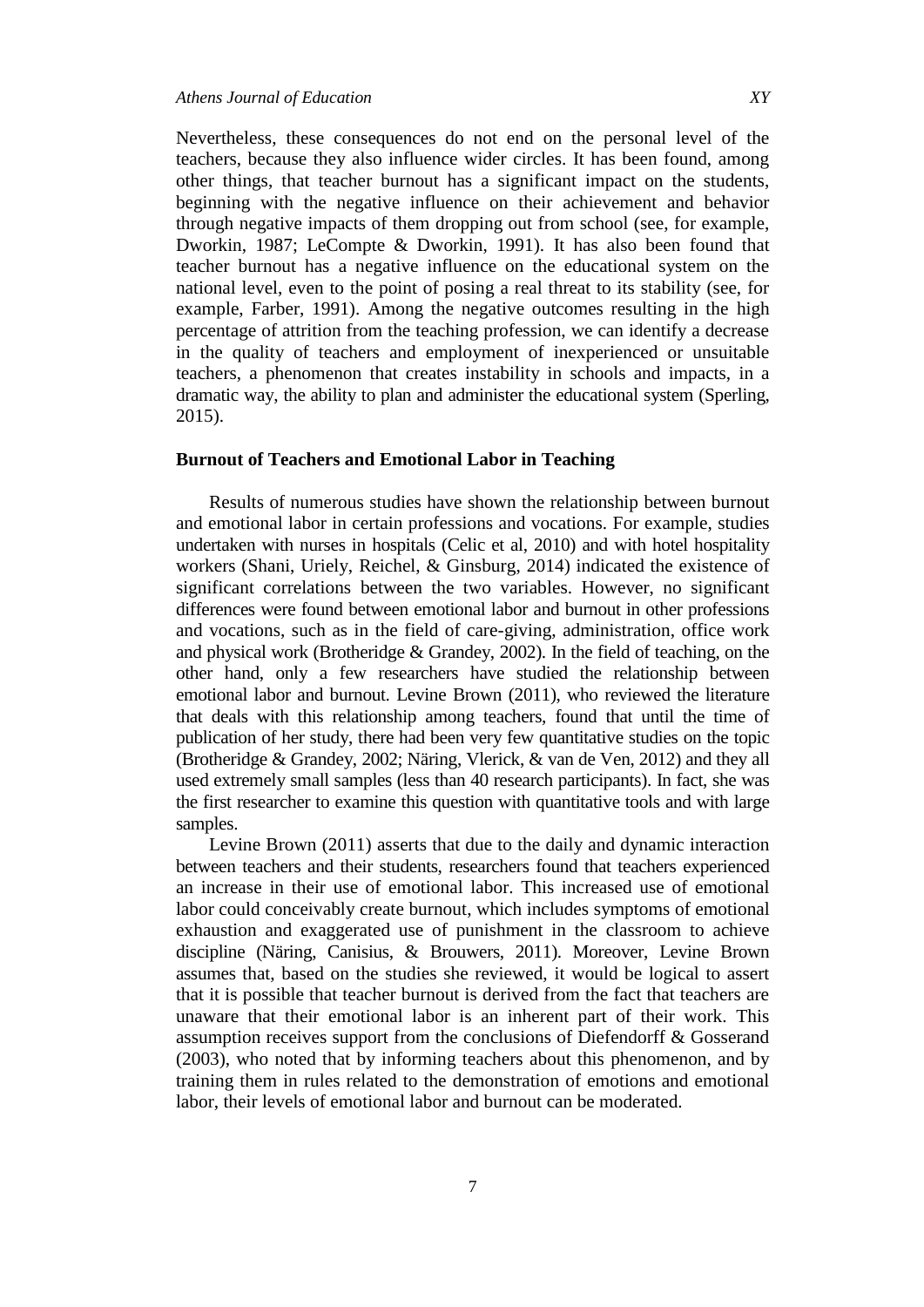Studies that examined the relationship between emotional labor and teacher burnout found that it is possible to delay or even prevent burnout by encouraging deep acting by teachers (Carson et al., 2011). In contrast, results of another study carried out among mental health professionals; indicate that the prevention of burnout is brought about by encouraging emotional labor characterized by natural acting (Grandey et al., 2012). In a study carried out in China among college teachers (Zhang & Zhu, 2008), the researchers found that deep acting predicted burnout among; however, the burnout was less than when teachers used surface acting.

The present study aims to examine the relationship between emotional labor and teacher burnout specifically among Israeli female Haredi teachers.

# **Teachers' Educational Level**

Results of research studies have indicated that the higher the teachers' level of education, the higher their sense of self-efficacy (Hoy & Woolfolk, 1993; Cantrell, Young, & Moore, 2003; Akbari & Moradkhan, 2009). Moreover, in a study that examined teacher burnout in Israel, it was found that teachers who only possess a teaching diploma exhibited higher levels of burnout than teachers who held a master's degree (Zaretsky, 2016). In another study, Özan & Şener (2014) examined, among other things, the relationship between the level of education of the teachers and their use of different techniques of emotional labor. These researchers found that teachers who have a master's degree tend to use the natural method of emotional labor as opposed to teachers who only hold a teaching diploma who use the other two techniques associated with emotional labor.

Alavinia & Kurosh (2012) indicated that teachers who maintained higher levels of knowledge and proficiency were characterized by higher levels of teaching efficacy and lower levels of teacher burnout and stress. Swanson and Huff (2010) confirmed that teachers' command of their specific teaching subject and proficiency in their teaching were related to lower levels of teacher attrition and burnout. An increase in the level of academic education makes it possible for the teacher to not only advance economically, but also to achieve promotion to a variety of different positions.

#### **Rationale of the Study**

Based on the literature review presented above, which indicated the relevance of emotional labor to teaching and its relationship to other factors, specifically teacher burnout, the present study examined the expressions of emotional labor in teaching among female Israeli Haredi teachers, using a quantitative approach. As can be seen from the articles reviewed above, the topic has been widely studied in other countries: in the United States (see Levine Brown, 2011; Levine Brown et al., 2014), Western Europe (Holland - see Näring et al., 2006; 2011;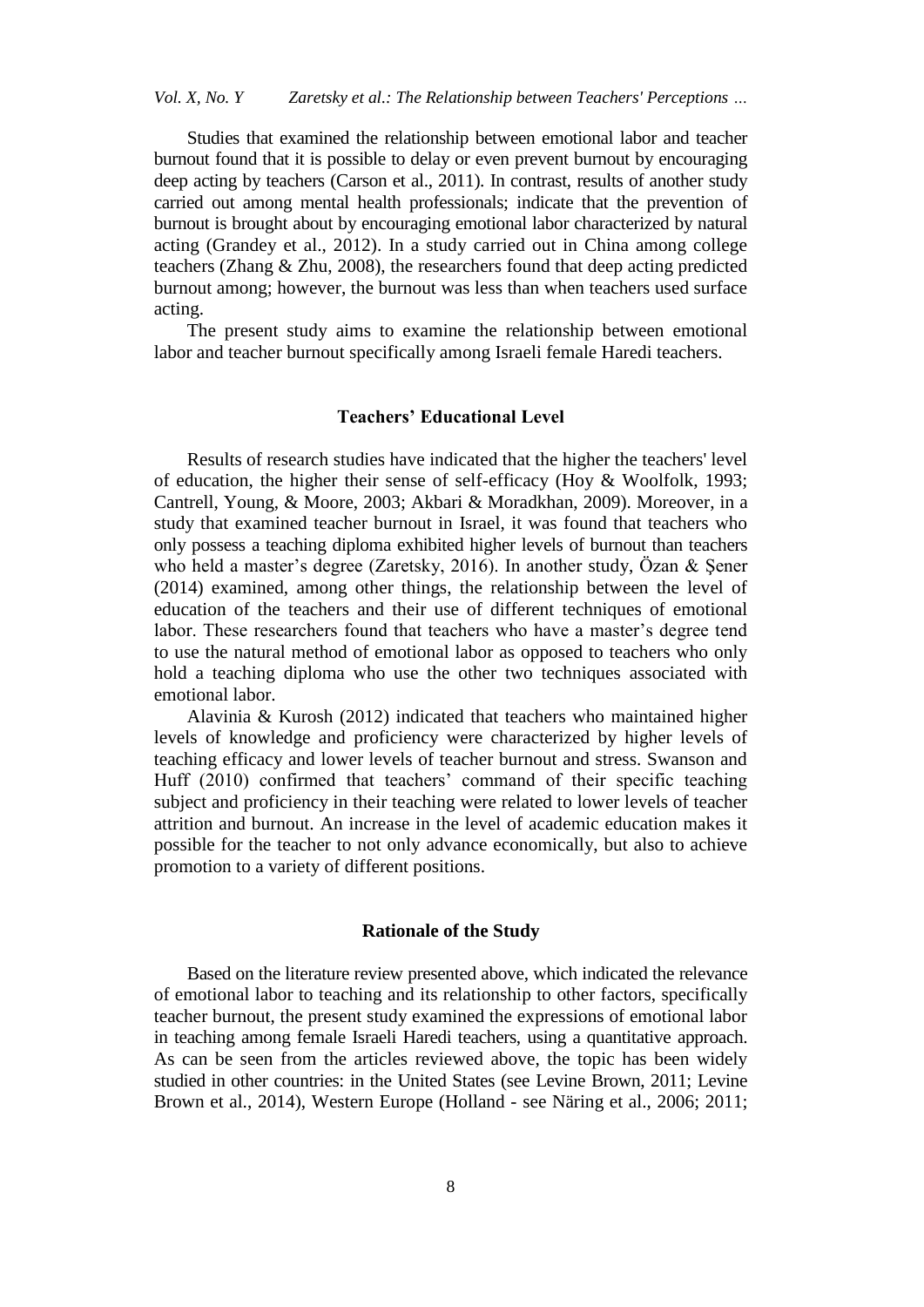2012), Eastern Europe (Poland – see Wróbel, 2013), Asia - Turkey (see Çukur, 2009; Özan & Şener, 2014), Taiwan (see Ching-Sheue, 2015), Pakistan (see Itlaf & Gulzar, 2013), and numerous others. In contrast, in the Israeli context, except for the studies undertaken by Ginat (2011) and Oplatka (2011), very few studies have researched the theory of emotional labor among teachers. One of the main innovations of the present study is that it uses a specially adapted instrument in the Hebrew language for the examination of emotional labor in teaching.

# **Goal of the Study**

The present study aimed to identify the patterns of use of the three techniques of emotional labor (surface acting, deep acting and natural acting) among female Israeli Haredi teachers. In addition, the relationship between burnout level and level of education of the research participants and the emotional labor techniques used by them was examined.

#### **Research Hypotheses**

- 1. Teachers characterized by lower levels of burnout will use the natural acting technique associated with emotional labor whereas teachers typified by higher levels of burnout will utilizing surface acting or deep acting emotional labor techniques.
- 2. Teachers with higher levels of education will tend to use the natural acting technique associated with emotional labor in contrast to teachers with lower levels of education who will tend to utilize the surface acting or deep acting emotional labor techniques.

# **Methodology**

# **Participants**

The research sample included 170 Haredi (religiously ultra-orthodox) women who served as teachers in elementary and high school throughout Israel. The sample included women of whom (88.8%) were born in Israel, 29/4% of them were in possession of a teaching diploma, 47/6% held bachelor's degrees and 23% held master's degrees. Fifty-seven percent of the teachers were employed in elementary schools and the rest in high schools. Mean age of the teachers was 32.03 years (SD 8.77) and the mean number of years of teaching seniority was 10.61 years (SD 8.28). The decision to investigate a homogenous sample, in terms of gender, was based on methodological considerations of neutralizing the possible influence of the gender variable on the research results.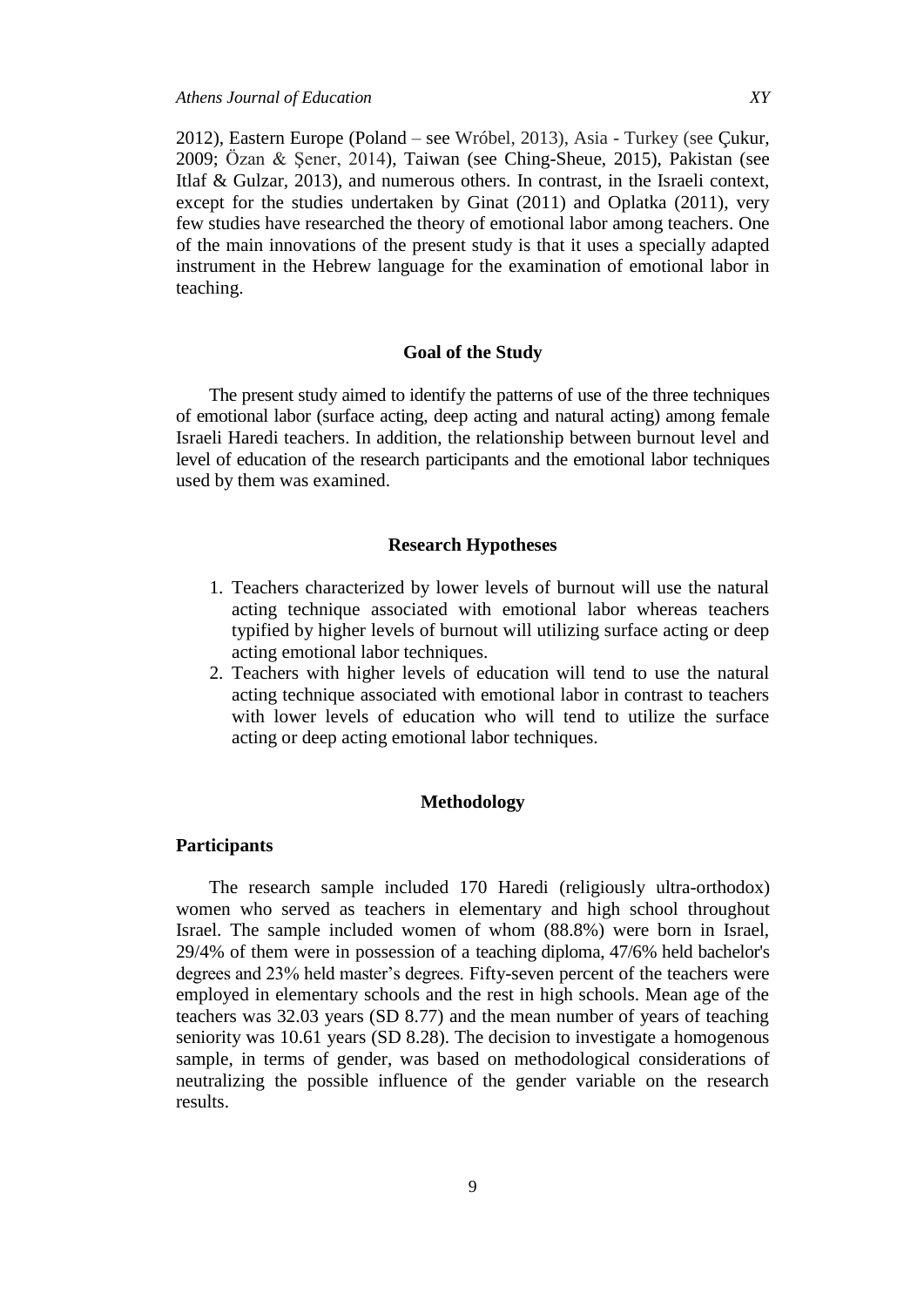#### **Instruments**

In this study, we used three questionnaires:

- 1. A demographic questionnaire that was specially compiled for this study.
- 2. The Emotional Labor of Teaching Scale TELTS (Levine Brown, 2011) which was translated into Hebrew. This questionnaire, which examined the level of emotional labor of the participants, includes 11 items on a Likert type scale ranging from 1 (low) to 5 (high). The scale reflects three sub-scales that examine the level of use of surface acting (reliability:  $\alpha$ =.80), deep acting (reliability:  $\alpha$ =.58), and natural acting (reliability:  $\alpha$ =.65). For each research participant, the score on each of the three scales was calculated and served as the mean score of participant's responses. A higher score reflected a higher level of use of emotional labor in teaching.
- 3. The Teacher Burnout Questionnaire (Friedman, 1999) examines the burnout of teachers and is based on Maslach, Jackson & Leiter's (1996) original instrument. The questionnaire comprises 14 items on Likert type scale ranging from 1 (low) to 6 (high) and reflects one general factor (teacher burnout) with reliability of the entire questionnaire being  $\alpha = .89$ . The mean score for each participant on the burnout factor was based on all responses, with a higher score reflecting a higher level of burnout.

# **Procedure**

Data collection was undertaken via internet-based responses to the research questionnaires. The link to the questionnaires was sent via e-mail to the teachers who participated in the study. In all, 170 full questionnaires were received.

# **Results**

#### **Teacher Burnout and Emotional Labor**

To examine any possible differences between teachers characterized by low levels of burnout and teachers typified by high levels of burnout in relation to the use of emotional labor in teaching, we performed an ANOVA statistical procedure. Table 1 presents the means and the standard deviations of the participants' scores for this first hypothesis, namely: Teachers characterized by lower levels of burnout will use the natural acting technique associated with emotional labor whereas teachers typified by higher levels of burnout will utilizing surface acting or deep acting emotional labor techniques.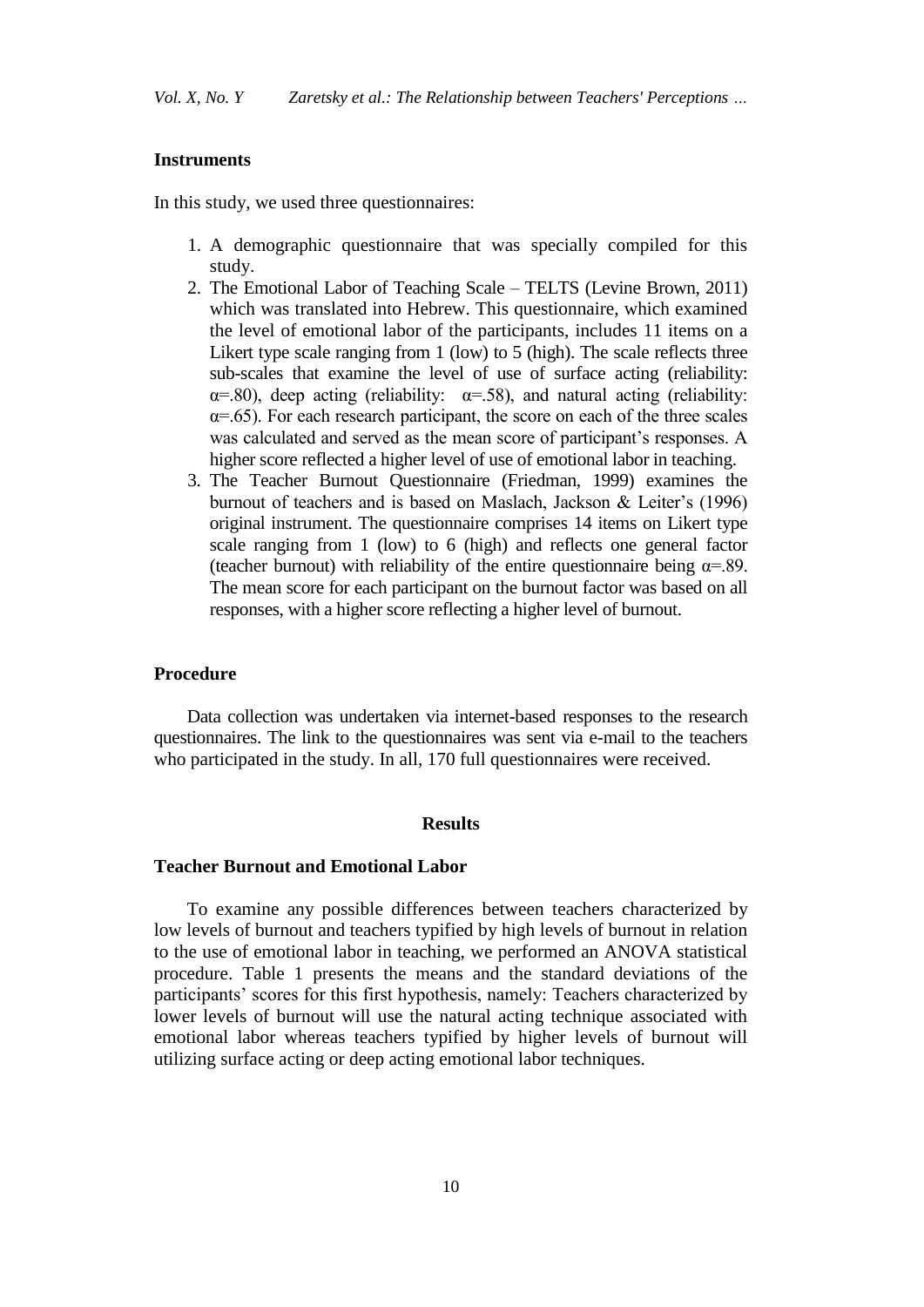| <b>Factor</b>  | Level of burnout   |    | <b>Mean</b> | <b>SD</b> |
|----------------|--------------------|----|-------------|-----------|
| Surface acting | Low-level burnout  | 92 | 2.85        | .78       |
|                | High-level burnout | 78 | 3.29        | .70       |
| Natural acting | Low-level burnout  | 92 | 3.96        | .58       |
|                | High-level burnout | 78 | 3.69        | .55       |
| Deep acting    | Low-level burnout  | 92 | 3.31        | .83       |
|                | High-level burnout |    | 3.38        | .64       |

*Table 1.* Means and Standard Deviations for Research Participants' Scores on Emotional Labor Factors and Levels of Burnout  $(N = 170)$ 

Results of the analysis indicated significant differences between teachers with a low level of burnout and teachers with a high burnout level, in relation to the technique of surface acting [F (1,168) = 14.182, p<.001,  $\eta^2$ =0.078]. Teachers, who exhibited a high level of burnout, were found to be significantly higher in their use of the surface acting technique as opposed to teachers with a low level of burnout. Furthermore, significant differences were found between teachers with a low level of burnout and the teachers with a high level of burnout in relation to their use of natural acting  $[F (1,168) = 9.245, p < 0.01]$ ,  $\eta^2$ =0.052]. Teachers who exhibited a low level of burnout were found to make more use of this technique. We did not find significant differences between teachers with a low level of burnout and teachers with a high level of burnout regarding the use of deep acting [F (1,168) = 0.279, p>.05,  $n^2$ =0.002].

# **Educational Level of the Teacher and Emotional Labor**

In order to examine second hypothesis, namely teachers with higher levels of education will tend to use the natural acting technique associated with emotional labor in contrast to teachers with lower levels of education who will tend to utilize the surface acting or deep acting emotional labor techniques, potential differences among teachers with different levels of education, and their use of emotional labor in teaching, were analysed by a one-way MANOVA procedure. Results showed that there was a significant difference according to level of education as presented in the following table.

| Factor         | <b>Level of Education</b> | N  | <b>Mean</b> | <b>SD</b> |
|----------------|---------------------------|----|-------------|-----------|
| Surface acting | <b>Teaching Diploma</b>   | 50 | 3.32        | .76       |
|                | <b>Bachelor's Degree</b>  | 81 | 2.99        | .77       |
|                | Master's Degree           | 39 | 2.85        | .72       |
| Natural acting | <b>Teaching Diploma</b>   | 50 | 3.71        | .54       |
|                | <b>Bachelor's Degree</b>  | 81 | 3.87        | .63       |
|                | <b>Master's Degree</b>    | 39 | 3.91        | .52       |
| Deep acting    | <b>Teaching Diploma</b>   | 50 | 3.45        | .71       |
|                | <b>Bachelor's Degree</b>  | 81 | 3.41        | .81       |
|                | Master's Degree           | 39 | 3.07        | .61       |

*Table 2.* Means and Standard Deviations of the Participants' Scores on Emotional Labor Factors and Levels of Education  $(N = 170)$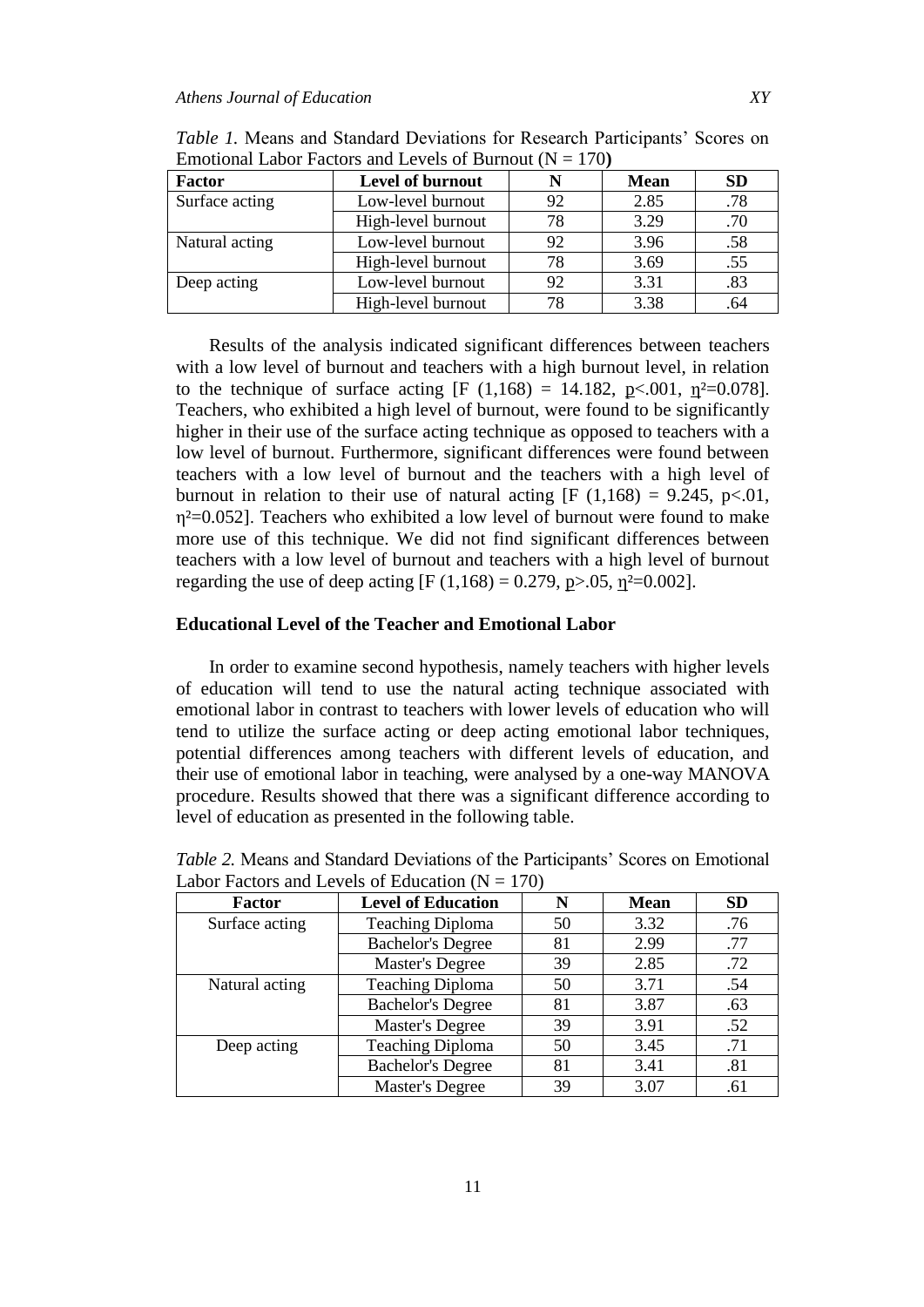Significant findings were found between levels of education and level of use of the surface acting technique [F  $(2,167)$  =4.68, p<.05, p<sup>2</sup>=0.053]. To ascertain the source of the differences, we performed a post-hoc Scheffe test. The results indicated a significant difference between teachers who only held a teaching diploma and teachers with a master's degree in relation to their use of surface acting. Teachers in possession of a teaching diploma used surface acting significantly more than teachers with a master's degree. Furthermore, significant differences were found between teachers' levels of education and their levels of use of the emotional labor technique of deep acting  $[F (2,167)]$  $=3.38$ , p $\lt 0.05$ ,  $\eta^2=0.039$ ]. To examine the source of the differences, we conducted a post-hoc Scheffe test. Results indicated that there was a significant difference between teachers who held a master's degree and teachers who possessed a teaching diploma in the use of deep acting. Teachers with a teaching diploma were found to be significantly more prone to adopt the deep acting technique than teachers with a master's degree. In contrast to these results, no significant results were found between teachers' level of education and levels of use of the natural acting technique  $[F (2,167) =1.65, p>0.05,$  $\eta^2 = 0.019$ ]. However, a nonsignificant trend indicates that teachers with a master's degree, and to a lesser extent, teachers with a bachelor's degree, used the natural acting technique associated with emotional labor more than teachers who held a teaching diploma.

#### **Discussion**

This study examined the relationship between level of teacher burnout and level of teacher education on the one hand and the use of emotional labor techniques on the other. The first hypothesis was that there would be differences between teachers characterized by different levels of burnout and their use of the different techniques associated with emotional labor. The first hypothesis was confirmed, and significant differences were indicated between teachers with different levels of burnout and the use of surface acting. Teachers who had high burnout level were found to use the surface acting technique significantly more than teachers characterized by a low burnout level. These results support the findings of other studies that indicated a positive correlation between burnout symptoms and use of surface acting in general (Brotheridge & Grandey, 2002; Cox, 2012). More specifically, these findings confirm the results of previous studies that indicated a positive relationship between a high level of burnout and the use of surface acting (Zhang & Zhu, 2008; Yoga, Alaskan, & Aru, 2012).

Results of the statistical analysis of the data also indicated that teachers with a low level of burnout tended to use natural acting significantly more than those with a high burnout level. This technique is unique since it is not actually acting, but rather an expression of authentic and naturally honest emotions and feelings. Therefore, some of the studies term this emotional labor technique as the use of genuine emotions, rather than natural acting (Yilmaz et al., 2015). Apparently, workers who express genuine emotions and feelings do not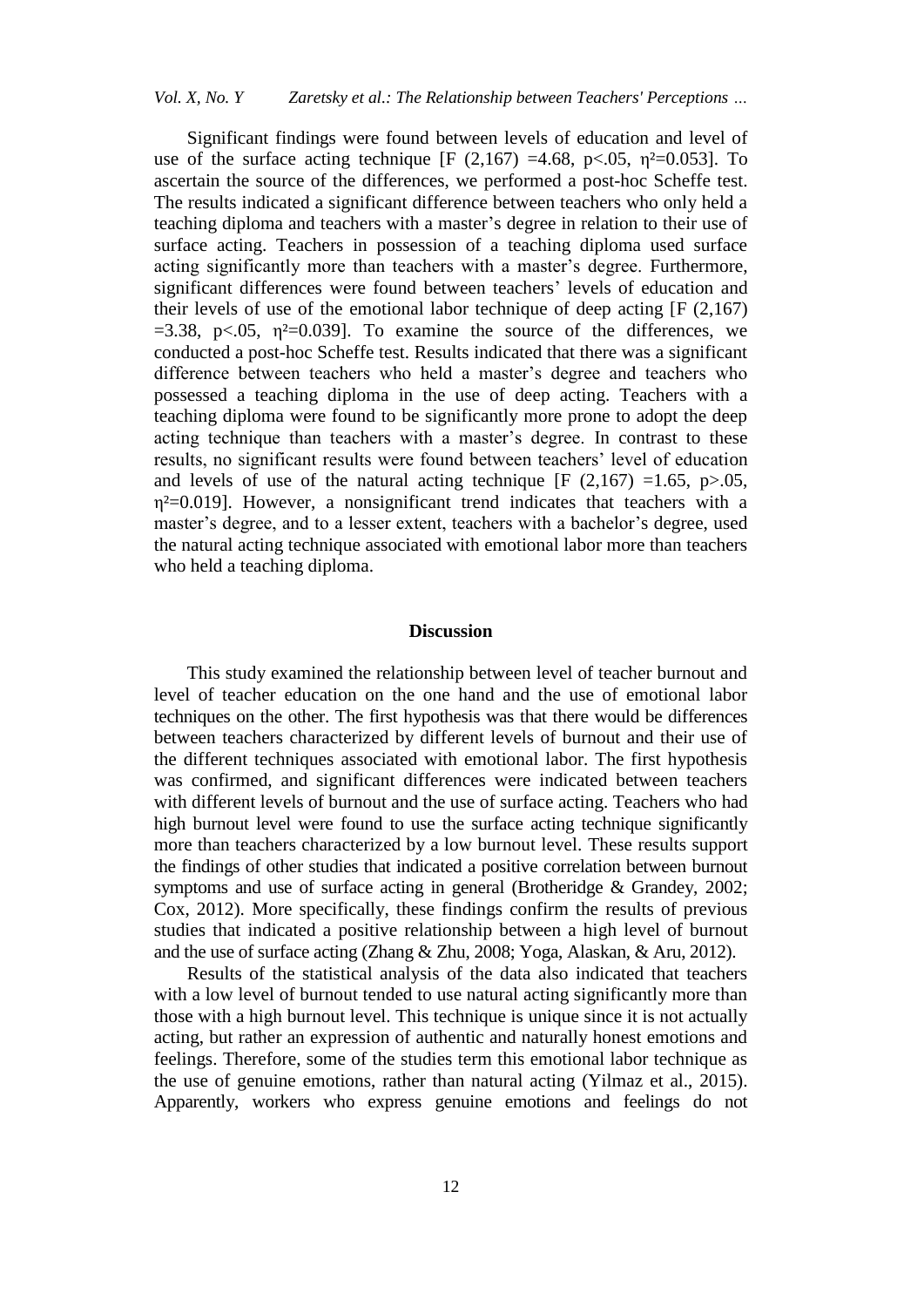experience the emotional dissonance that workers experience when they feel compelled to use surface acting or deep acting to conform with conventional norms (see Holman, Chissick, & Totterdell, 2002). This finding also confirms the research results indicated by Yilmaz et al. (2015) who found a negative correlation between burnout level and the expression of genuine emotions and feelings.

The second research hypothesis suggested that there would be differences between teachers with different educational levels and their use of emotional labor techniques in teaching. Statistical analysis of the results indicated that the use of surface acting was significantly more frequent among teachers who held teaching diplomas in comparison with teachers who held master's degrees. These findings support the conclusions of  $\ddot{O}$ zan & Sener (2014) who examined the relationship between teachers' educational levels and the emotional labor techniques that they preferred. In addition, the findings of the present study indicate that teachers with a teaching diploma used deep acting significantly more than teachers with either a bachelor's or master's degree. These findings support the results of the study undertaken by Özan & Şener (2014).

The results also indicated a non-significant tendency for teachers with higher educational levels (bachelor's and master's degrees) to use the natural acting technique more frequently than teachers with a teaching diploma, thereby confirming previous findings reported by Hoy & Woolfolk (1993), Cantrell et al. (2003) and by Akbari & Moradkhan (2009). This tendency of teachers with a higher educational level to use the natural acting technique confirms the findings of Yin (2016) who indicated that teachers who use natural acting to genuinely express their emotions in teaching are better able to competently fulfill their professional goals.

In conclusion it may be said that the results of the present study confirm the importance of emotional labor vis-à-vis the performance of teachers. Natural acting is significantly associated with less teacher burnout and stress, thereby enabling the teacher to get on with his or her job without a feeling of dissonance or frustration when facing students. In addition, the results clearly indicate a definite tendency of teachers with more advanced educational levels to use surface acting significantly less than teachers with lower levels of education.

#### **Limitations of the Research**

The sample was comprised solely of Haredi women teachers. Further research in Israel should address a more heterogeneous research sample that includes teachers of both genders as well as teachers from the other sectors in Israeli society.

## **Recommendations for Future Research**

This study was a quantitative study. We recommend undertaking additional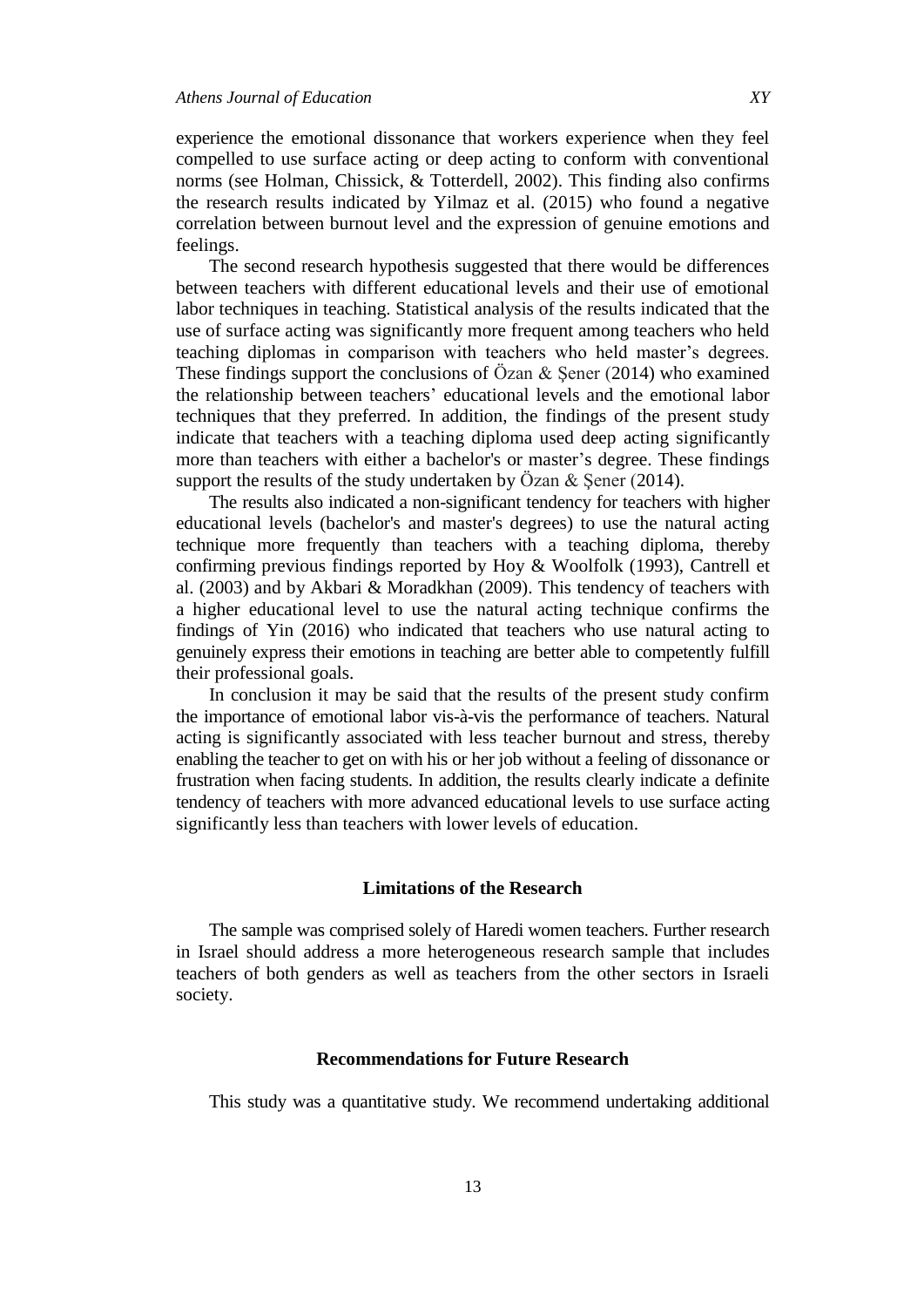studies that adopt a mixed-methods approach. Combining quantitative with qualitative methods can enrich the knowledge that we gain, making it possible to examine the research issues more deeply and comprehensively and to expand the study's scope and possible conclusions.

The present study focused on a specific research population of teachers. This population did not include other types of education professionals, such as administrators, subject coordinators, educational counsellors, special education teachers etc. As seen from the literature review, the need to deal with emotional labor is found in diverse field of service provision. Thus, future research should include other members of the educational staff who fulfil roles other than that of direct teaching.

## **Practical Recommendations for the Educational System**

The first practical recommendation relates to the assimilation among administrators, educational counsellors and teachers of the understanding that emotional labor is not something to be taken for granted, but rather a phenomenon that requires effort that can have a positive influence on the educationalist's feelings and resulting work efficiency.

Following Diekfendorff & Grossrand (2003), and Levine Brown (2011), who indicated that knowledge, practice and assimilation of rules connected to the expression of emotion among teachers moderates the levels of emotional labor of the teachers and the levels of burnout, the importance in relating to the issues of emotional labor in education in different systems becomes clearer. It is vital to address these issues both in pre-service training and in in-service training of teachers in schools (Avdor, 2008). It is especially important to deal with the topic in in-service workshops for new teachers, etc. These recommendations stem from the need to minimize the level of teacher burnout as well as to increase teacher efficiency and effectiveness. This could impact not only teachers, as individuals, but also possibly contribute to the solving of problems on the school and system levels: Issues such as teacher attrition, high levels of turnover, lack of motivation, decrease in the level of efficiency, decrease in the level of commitment to the organization, and more, need to be more proactively addressed for the benefit of the educational system.

#### **Acknowledgement**

This paper is based on a post-graduate research study carried out at the School of Education, Bar-Ilan University.

## References

Akbari, R., & Moradkhan, Sh. (2009). Iranian English teachers' self-efficacy: Do academic degrees and experience make a difference? *Pazhuhesh-e Zabanha-ye*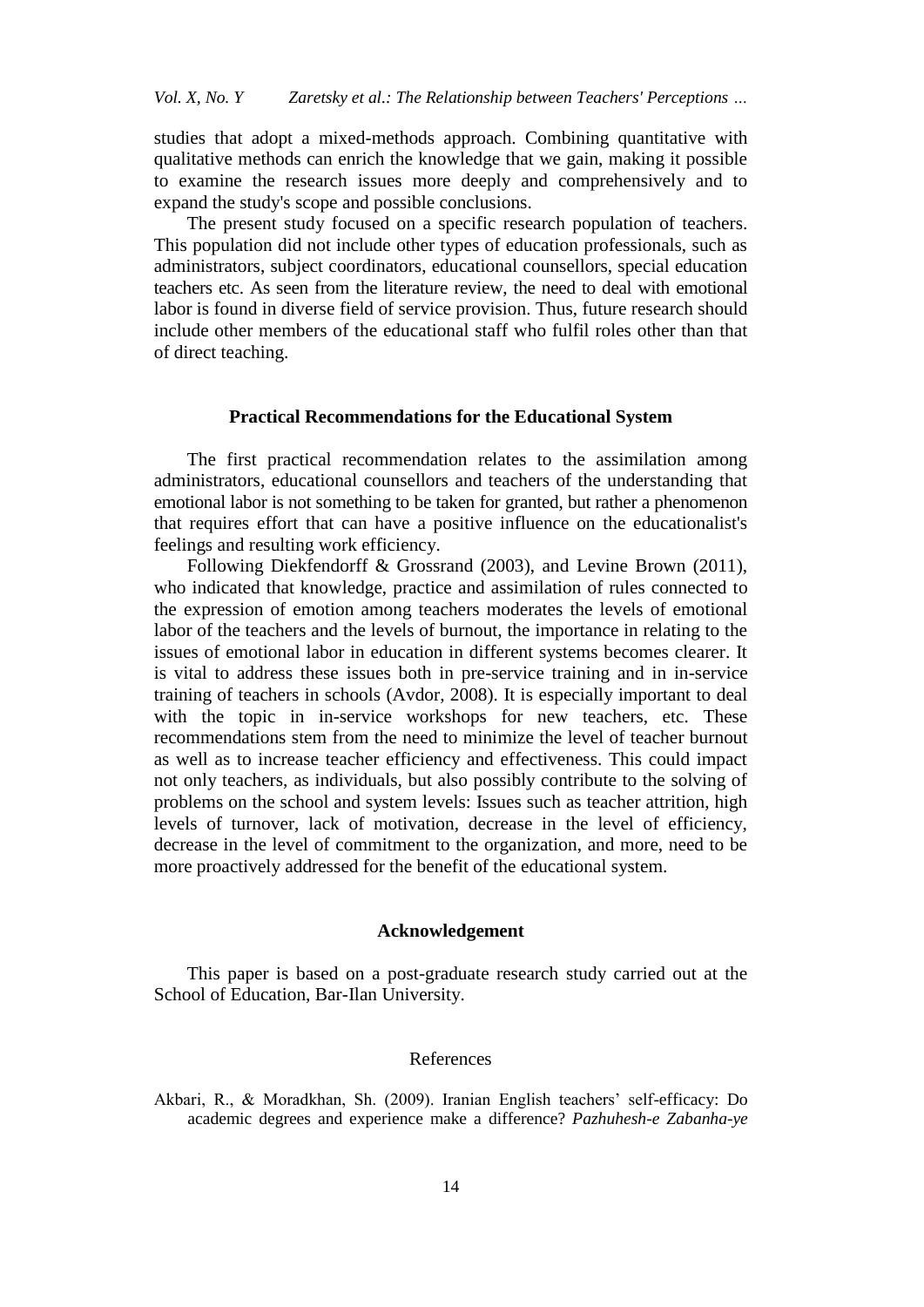*Khareji*, *56*, 25-47. [Farsi].

- Alavinia, P., & Kurosh, S. (2012). On the would-be bonds between emotional intelligence and self-efficacy: The case of Iranian EFL university professors. *Theory and Practice in Language Studies, 2*(5), 956-964.
- Ashforth, B. E., & Humphrey, R. H. (1993). Emotional labor in service roles: The influence of identity. *Academy of Management Review, 18*(1), 88-115.
- Avdor, S. (2008). *Professional development of teachers and the place of academic training institutions as partners in these processes: A literature review and research findings from the world and Israel*. Authority for the Training of Teaching Professionals in the Ministry of Education, Jerusalem. Retrieved from http://bit.ly/ 2sIKobY. [Hebrew].
- Basim, H. N., Begenirbaş, M., & Yalçin, R. C. (2013). Effects of teacher personalities on emotional exhaustion: Mediation role of emotional labor. *Educational Science: Theory and Practice, 13*(3), 1488-1496.
- Brennan, K. (2006). The managed teacher: Emotional labor, education, and technology. *Educational Insights, 10*(2), 55-65.
- Brotheridge, C. M., & Grandey, A. A. (2002). Emotional labor and burnout: Comparing two perspectives of "People Work". *Journal of Vocational Behavior, 60*, 17-39.
- Cantrell, P., Young, S., & Moore, A. (2003). Factors Affecting Science Teaching Efficacy of Preservice Elementary Teachers. *Journal of Science Education*, *14*(3), 177-192.
- Carson, R. L., Plemmons, S., Tenplin, T. J., & Weiss, H. M. (2011). You are who you are: A mixed-method study of affectivity and emotion regulation in curbing teacher burnout. In G. M. Reevy & E. Feydenberg (Eds), *Personality, Stress and Coping: Implications for Education*, (pp. 239-265)*.* Charlotte, NC: IAP Information Age.
- Celic, M., Tabak, A., Uysal, M.P., Sigri, U., & Turunc, O. (2010). The relationship between burnout and emotional labor of the employees in hospital sector. *International Journal of Business and Management Studies, 2*(1), 47-54.
- Ching-Sheue, F. U. (2015). The effect of emotional labor on job involvement in preschool teachers: Verifying the mediating effect of psychological capital. *Turkish Online Journal of Educational Technology, 14*(3), 145.
- Cox, M. E. (2012). Explorations into early care and education providers' job dissatisfaction and mental well-being: Expanding the reach of emotional labor. *Dissertation Abstracts International Section A: Humanities and Social Sciences, 72*(9-A), 3524.
- Çukur, C. Ş. (2009). The development of the teacher Emotional Labor Scale (TELS): Validity and reliability. *Educational Sciences: Theory & Practice, 9*(2), 559-574.
- Diefendorff, J. M., & Gosserand, R. H. (2003). Understanding the emotional labor process: A control theory perspective. *Journal of Organizational Behavior,* 24(8), 945-959.
- Dworkin, A. G. (1987). *Teacher Burnout in the Public Schools: Structural Causes and Consequences for Children*. Albany, NY: SUNY Press.
- Ekman, P. & Friesen, W. V. (1975).*Unmasking the face: A guide to recognizing emotions from facial expressions*. Englewood Cliffs, NJ: Prentice Hall.
- Farber, B. A. (1991). *Crisis in Education: Stress and Burnout in the American Teacher*. San Francisco, CA: Jossey-Bass.
- Freudenberg, H., J. (1974). Staff burnout. *Journal of Social Issues, 30*(1), 159-165.
- Friedman, I. (1999). *Teacher burnout: The concept and its measurement.* Jerusalem: Henrietta Szold Institute.
- Gavish, B., & Friedman, I. (2010). Novice teacher's experience of teaching: A dynamic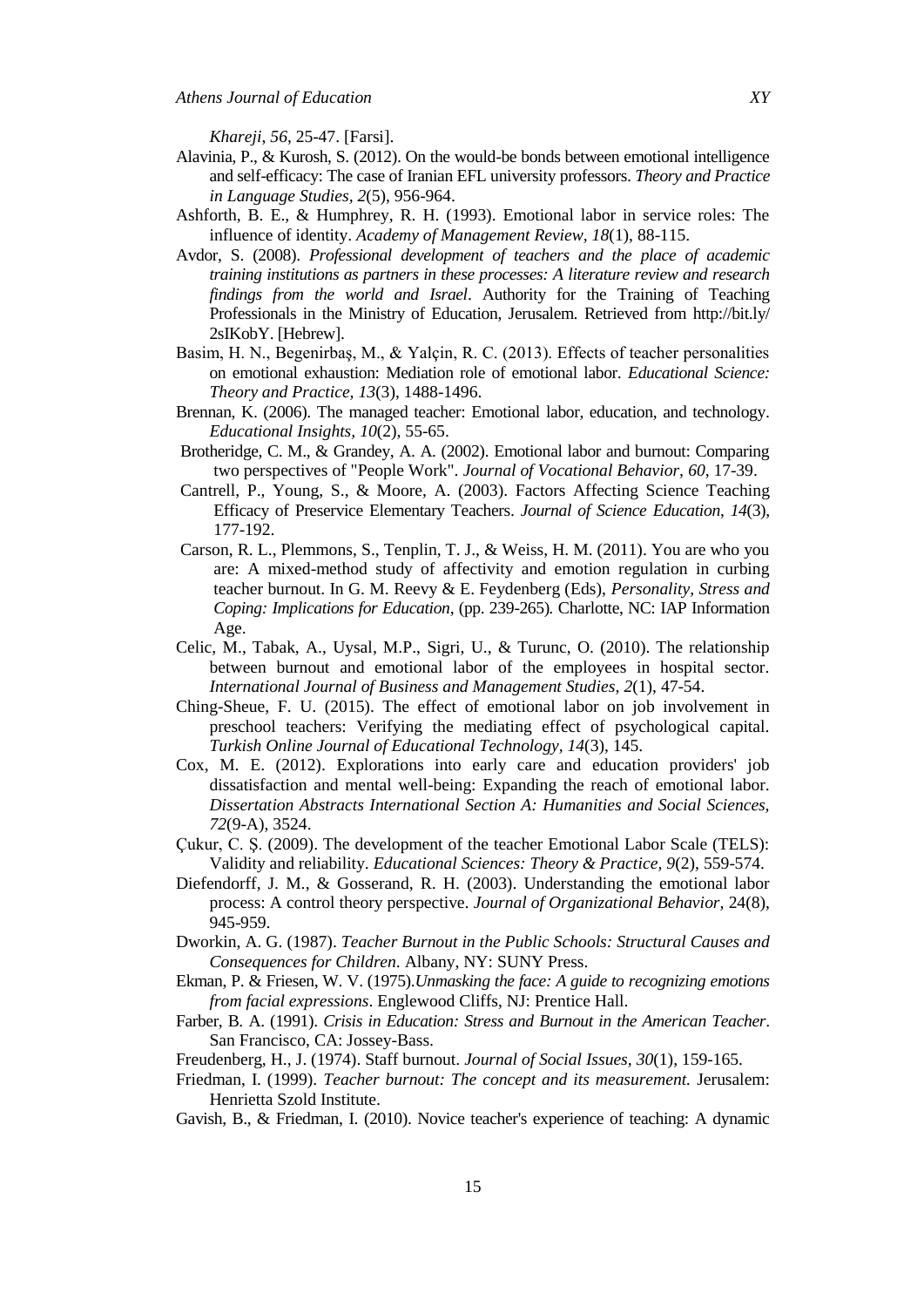aspect of burnout. *Social Psychology of Education, 13*, 141-167.

- Ginat, K. (2011). The researchers of manifest and latent emotions. *Hed Chinuch, 86*(1), 42-45. Retrieved from http://bit.ly/2FijgTN. [Hebrew].
- Grandey, A.A. (2000). Emotional regulation in the workplace: A new way to conceptualize emotional labor. *Journal of Occupational Health Psychology*, *5*(1), 95-110.
- Grandey, A. A. (2015). Smiling for a wage: What emotional labor teaches us about emotion regulation. *Psychological Inquiry, 26*(1), 54-60.
- Grandey, A. A., Foo, S. C., Groth, M., & Goodwin, R. E. (2012). Free to be you and me: A climate of authentic alleviates burnout from emotional labor. *Journal of Occupational Health Psychology, 17*(1), 1-14.
- Gross, J. J. (1998). The emerging field of emotion regulation: An integrative review. *Review of General Psychology*, *2*(3), 271-293.
- Hagenauer, G., & Volet, S. (2014). 'I don't think I could, you know, just teach without any emotion': Exploring the nature and origin of university teachers' emotions. *Research Papers in Education, 29*(2), 240-262.
- Hargreaves, A. (1998). The emotional politics of teaching and teacher development: With implications for educational leadership. *International Journal of Leadership in Education: Theory and Practice, 1*(4), 315-336.
- Hochschild, A. R. (1983). *The managed heart: Commercialization of human feeling*. Berkeley, CA: University of California Press,.
- Hochschild, A.R. (2012). *The managed heart: Commercialization of human feeling* (updated with a new preface). Berkeley and Los Angeles, CA: University of California Press.
- Holman, D., Chissick, C., & Totterdell, P. (2002). The effects of performance monitoring on emotional labor and well-being in call centers. *Motivation and Emotion, 26*(1), 57- 81.
- Hoy, W.K., & Woolfolk, A.E. (1993). Teachers' sense of efficacy and the organizational health of schools. *The Elementary School Journal*, *93*(4), 355-372
- Iltaf, H., & Gulzar, A. (2013). Impact of expressivity and impulse strength on burnout and turnover intentions: Mediating role of deep acting. *Journal of Business and Management, 7*(4), 62-67.
- Larrivee, B. (2012). *Cultivation Teacher Renewal: Guarding against Stress and Burnout.* Lanham, MD: Rowman & Littlefield Education.
- LeCompte, M.D., & Dworkin, A.G. (1991). *Giving Up on school: Student Dropouts and Teacher Burnouts*. Newbury Park, CA: Corwin Press.
- Levine Brown, E. (2011). Emotion matters: Exploring the emotional labor of teaching. Unpublished Doctoral dissertation, University of Pittsburgh, PA.
- Levine Brown, E., Horner, C.G., Kerr, M.M.. & Scanlon, C.L. (2014). United States teachers' emotional labor and professional identities. *KEDI Journal of Educational Policy, 11*(2), 205-225.
- Merriam-Webster Online Dictionary. (2017). *Emotion*. Retrieved from http://bit.ly/2cLkSdf.
- Maslach, C., Jackson, S. E., & Leiter, M. P. (1996). *Maslach Burnout Inventory manual* (3rd ed.). Palo Alto, CA: Consulting Psychologists Press.
- Maslach, C., Schaufeli, W.B., & Leiter, M.P. (2001). Job burnout. *Annual Review of Psychology, 52*(1), 397-1, 397-422.
- Matsumoto, D., & Hwang, H. C. (2013). Cultural similarities and differences in emblematic gestures. *Journal of Nonverbal Behavior, 37*, 1-27.
- Moran, C. M., Diefendorff, J. M., & Greguras, G. J. (2013). Understanding emotional display rules at work and outside of work: The effects of country and gender.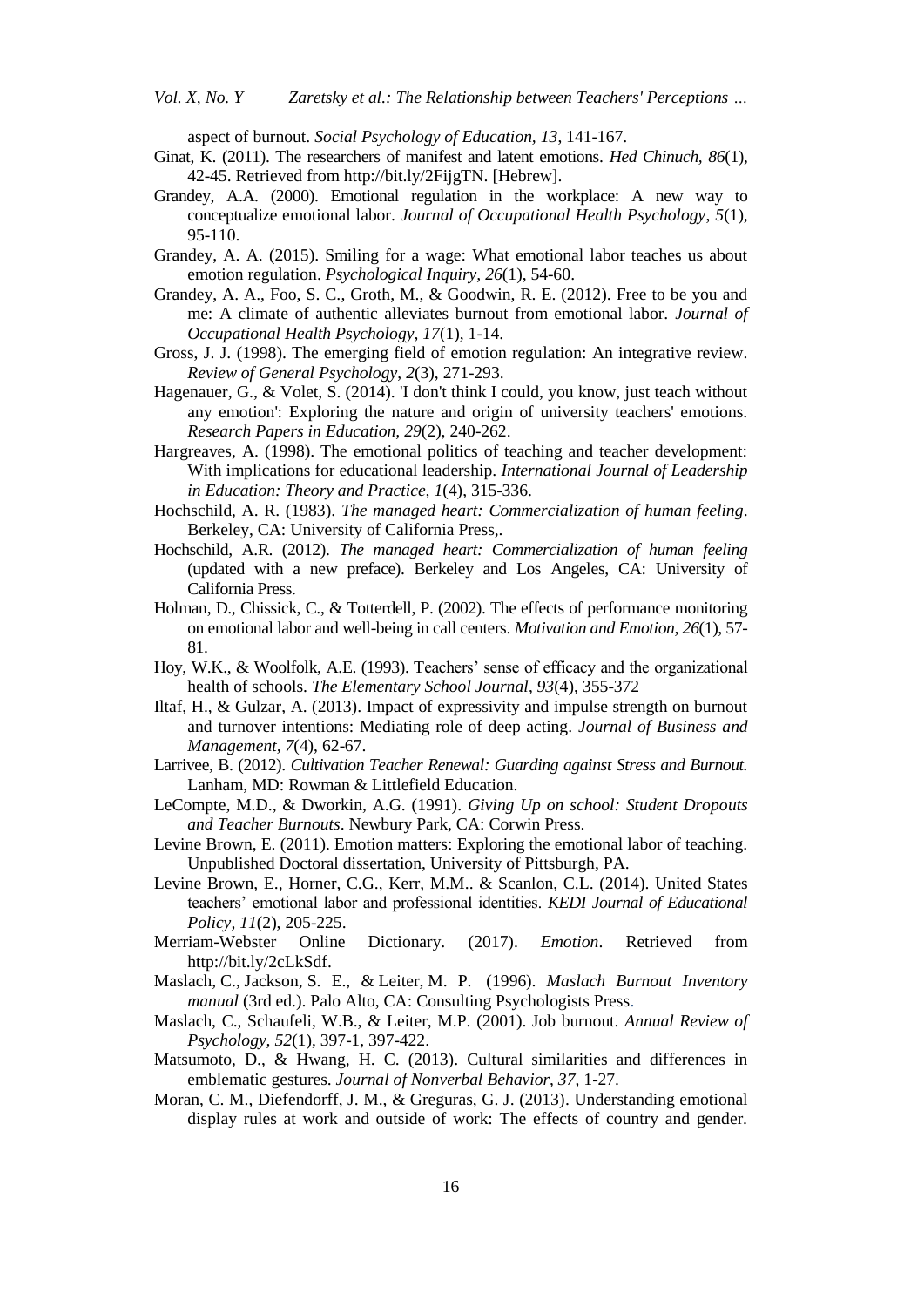*Motivation and Emotion, 37*(2), 323-334.

- Näring, G.W.B., Canisius, A.R.M., & Brouwers, A. (2011). Measuring emotional labor in the classroom: The darker emotions. In A. Caetano., S. Silva, & M.J. Chambel (Eds), *New challenges for a healthy workplace in human services,* (pp. 127-139). Munich: Rainer Hampp Verlag.
- Näring, G., Vlerick, P., & van de Ven, B. (2012). Emotion work and emotional exhaustion in teachers: The job and individual perspective. *Educational Studies, 38*(1), 63-72.
- Oplatka, Y. (2009). Emotion management and display in teaching some ethical and moral considerations in the era of marketization and commercialization. In P. A. Schutz & M. Zembylas (Eds.), *Advances in teacher emotion research: The impact on teachers' lives,* (pp. 55-71). New York, NY: Springer.
- Oplatka, Y. (2011). Service providers or educators? *Hed Hachinuch, 86*(1)*,* 46-49. Retrieved from http://bit.ly/2HztrE0. [Hebrew].
- Özan, M. B., & Şener, G. (2014). Teaching and emotional labor. *American International Journal of Social Science, 3*(5), 111-119.
- Pfister, L. L. (2015). *Emotional display rules for clerical workers, teachers, custodians, and cafeteria workers in Pennsylvania K-12 public school organizations*. Unpublished doctoral dissertation, University of Pittsburgh, Pittsburgh, PA.
- Roberts, K. R. L. (2011). *Emotional labor, emotional expression, and emotional control in the K-12 classroom* Unpublished doctoral dissertation, University of Alabama, Tuscaloosa, AL. Retrieved from http://bit.ly/2HxEMEM.
- Sahin, E. (2015). Determination of associations between educational beliefs, emotional labor and self-efficacy in teacher candidates. *Anthropologist, 19*(2), 543- 555.
- Shani, A., Uriely, N., Reichel, A., & Ginsburg, L. (2014). Emotional labor in the hospitality industry: The influence of contextual factors. International Journal of Hospitality Management, *37*, 150-158.
- Sperling, D. (2015). *Teacher attrition in the world: A review of information*. Mofet, Tel-Aviv: Institute and the Inter-College Center for Information. [Hebrew].
- Subic-Wrana, C., Manfred, E. B., Brähler, E., Stöber-Richter, Y., Knebel, A., Lane, R. D., & Wilting, J. (2014). How is emotional awareness related to emotion regulation strategies and self-reported negative affect in the general population? *Plos One, 9*(3), 1-10.
- Sun, Y. (2013). *The developmental characteristics of preschool teachers' emotional labor and its relation to emotional exhaustion*. Unpublished doctoral dissertation, Northeast Normal University, Changchun, China.
- Sutton, R. E. (2004). Emotional regulation goals and strategies of teachers. *School Psychology of Education, 7*(4), 379-398.
- Swanson, P., & Huff, R. (2010). The relationship of Georgia's rural foreign language teachers' sense of efficacy to teacher attrition. *The Rural Educator*, *31*(3), 16-29.
- Tsang, K. K. (2014). A review of current sociological research on teachers' emotions: The way forward. *British Journal of Education, Society & Behavioural Science, 4*(2), 241-256.
- Wong, E., Tschan, F., Messerly, L., & Semmer, N. K. (2013). Expressing and amplifying positive emotions facilitate goal attainments in workplace interactions. *Frontiers in Psychology, 4*, 188.
- Wróbel, M. (2013). Can empathy lead to emotional exhaustion in teachers? The mediating role of emotional labor. *International Journal of Occupational Medicine and Environmental Health, 26*(4), 581-592.
- Ye, M., & Chen, Y. (2015). A literature review on teacher's emotional labor. *Creative Education, 6,* 2232-2240.